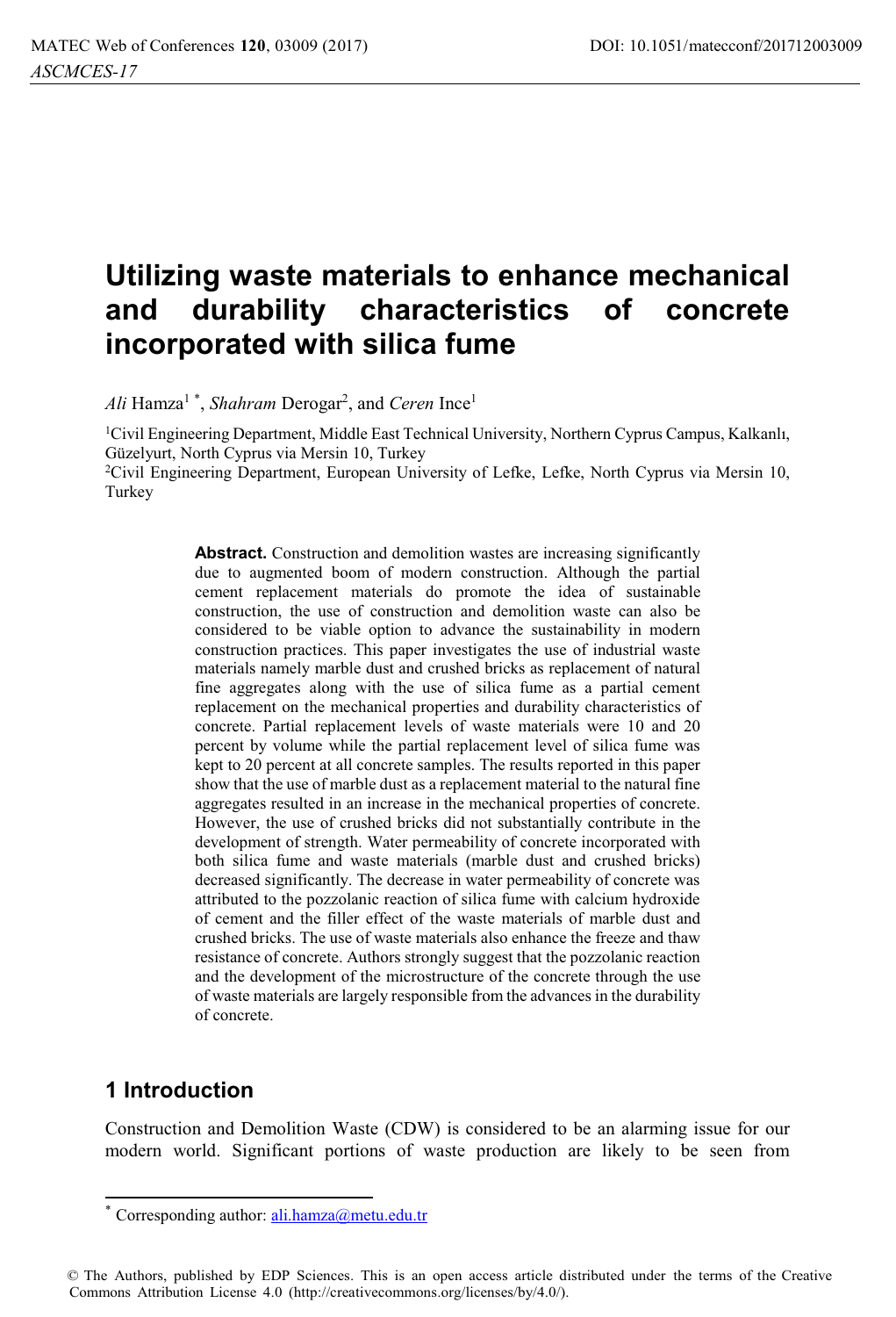manufacturing processes, industries and municipal waste [1]. With the increasing shortage of natural resources and ever increasing cost, waste utilization has become a great alternative for disposal [1]. Utilizing CDW seems practical; it promotes the development of sustainable construction practices [2]. In the literature, the use of supplementary cementitious materials (SCMs) especially silica fume contributes various improvements of mechanical properties and durability [3]. However, there is still a need to develop the sustainability in concrete manufacturing by reducing the burden on natural resources. Around 80% of volume of concrete is made of aggregates, which is normally derived from natural resources [2]. As the natural aggregates are continued to eventually receive their expiration date in various parts of the world, the concrete industry needs to seek for other possible alternatives [2].

Construction and demolition waste includes various types of wastes; rubbles, stones, recycled/crushed aggregates, industrial wastes such as marble dust, crushed bricks, saw dust etc. However, with respect to concrete, the common aspect among all of these waste materials is that they may contribute as a filler material in the concrete manufacturing [4]. Many research studies have highlighted the effects of filler materials on the properties of concrete manufacturing. Based on their conclusions, the benefit of filler material usage results in improved workability with reduced cement content [5, 6]. Furthermore, due to their filler ability, pores between aggregates can be fulfilled improving the permeability and porosity of the concrete manufactured [7]. These waste materials can be pozzolanic or inert, depending on the physical and physio-chemical properties which may further affects the performance of concrete [8].

Marble, being commonly used building material contributes to a by-product environmental waste i.e. marble dust [9]. However, marble dust exhibits the properties of filler material due to its limestone origin [10], the possibility of use of marble dust as a filler material is likely to happen. According to [10, 11], use of limestone dust as a filler material showed quite good performance in concrete manufacturing. Brick and tile manufacturing industry produces quite a high number of rejected fired products due to being off-standard i.e. various bricks might be broken, underburned, overburned or distorted. Since bricks are porous and do possess the filler ability, they can be recycled in concrete as filler material [12, 13].

Therefore, the aim of this paper is to offer an integrative approach of using marble dust and crushed bricks as partial replacement of fine aggregates as filler material. Silica fume will also replace Portland cement up to 20% by volume. The idea is to investigate the possible role of marble dust and crushed bricks used as a partial replacement to fine aggregates along with incorporation of silica fume on the strength development and durability characteristics. Strength development includes compressive strength test as a key parameter being investigated. Tests such as water permeability and freezing/thawing resistance for determining the pore structure of concrete are included in the durability characteristics. The possible effect of addition of silica fume along with these filler replacement materials is also highlighted addressing its significant role on strength development and durability characteristics of the concrete.

## **2 Materials and mix design**

This experimental study was directed on freshly-mixed and harden state concrete utilizing Portland cement and Silica Fume as binders. Type V Portland cement was attained from Adana Cimento Ltd. and conforms to [14]. Silica Fume was procured from Cyprus Environmental Enterprises Ltd. (CEE) and conforms to [15]. Waste materials being marble dust and crushed bricks will replace proportions of fine aggregates. Marble dust has been obtained from Izmer Ltd. whereas crushed bricks are obtained from Gurdag Madencilik Ltd. Apart from these materials, different components of concrete incorporates fine aggregates,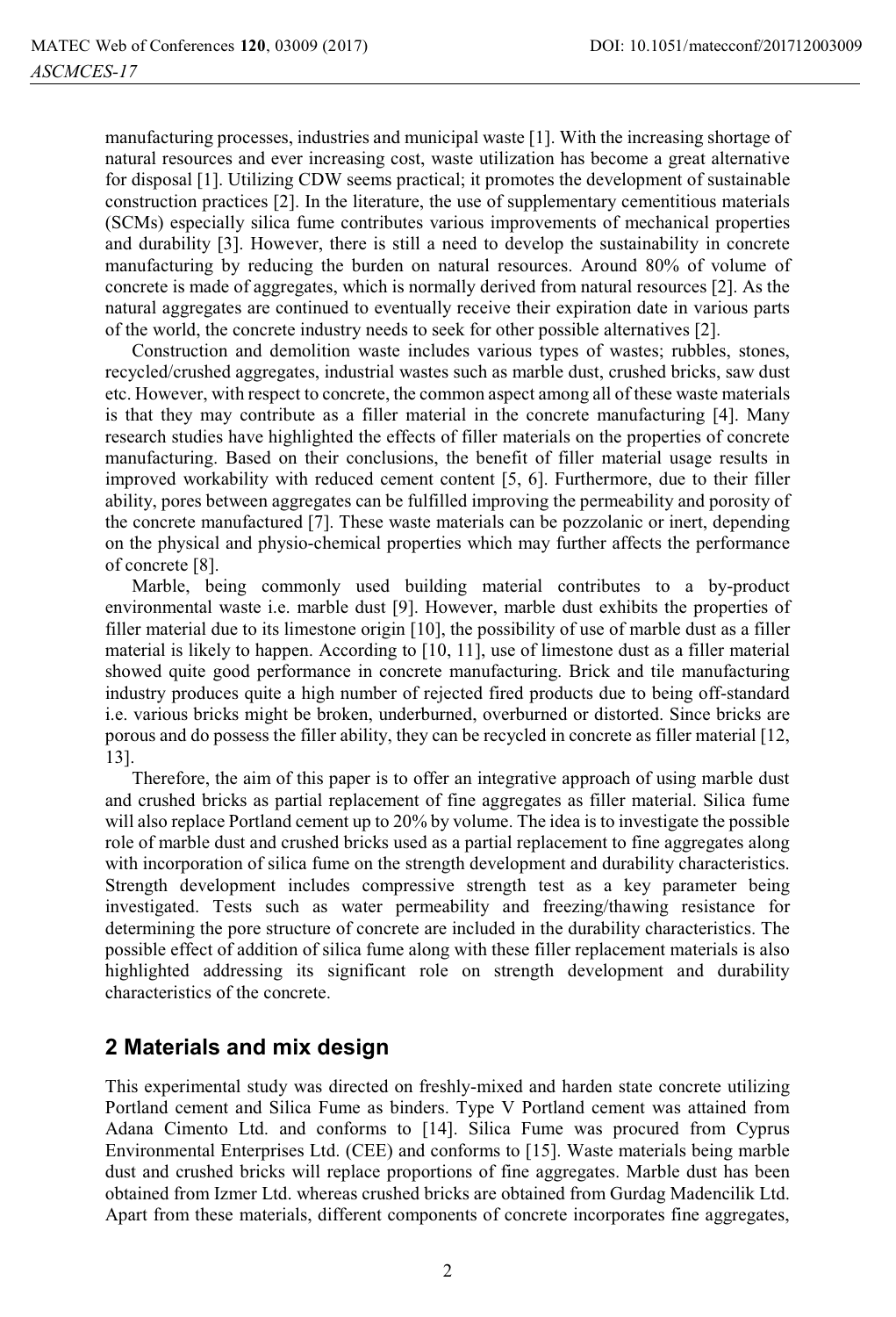coarse aggregates and water. Particle size distribution of marble dust and crushed bricks was necessary since these materials are to replace fine aggregates, the procedure is carried out conforming [16]. Various replacement levels of silica fume incorporated with marble dust and crushed bricks were used to investigate the significant role on the fresh and harden state properties of Portland cement concrete. Mix design calculations includes the assumption of slump value kept constant to 100 mm. Hence, the water/binder  $(w/b)$  ratio have been maintained with respect to the slump value. The masses of binders and waste materials required to produce the mix proportions by volume were measured from precisely determined values of relative density. For fine and coarse aggregates, specific gravity was determined conforming [17, 18].

## **3 Experimental procedures**

## **3.1 Measurement of slump**

The slump of fresh concrete produced having different volume substitution levels of silica fume, marble dust and crushed bricks was measured utilizing the standard slump test apparatus [19]. The slump value has been kept consistent to 100 mm. By keeping such consistency of slump value, the water/binder proportion has been kept between the limits of 0.50 to 0.70.

## **3.2 Measurement of compressive strength**

Compressive Strength testing was led on different harden substitution levels of concrete including silica fume, marble dust and crushed bricks collectively. The testing has been led from 28 days to 180 days on 150 mm standard blocks. Specimens from every substitution level were tested utilizing a compressive testing machine. The loading rate has been kept constant to 0.6 MPa/sec. An average compressive strength has been taken among the substituted levels of concrete created as per [20].

### **3.3 Measurement of water permeability**

Standard cubic molds of 150 mm were utilized for deciding the water permeability for every substitution level of concrete created. Every specimen was settled into the permeability testing machine and water has been infiltrated by capillary action from the base of the specimen. Adjustment of the specimen is critical on the permeability machine to eliminate the risk of water spillage from the sides of the specimen. All specimens were subjected to 1 atmospheric pressure (0.1 MPa). It is significant to address that the mass measurements are needed to be taken before and after the test to ensure each specimen's water penetration limit. By following 72 hours, the test is completed. Every specimen was released from the permeability machine and split into two equivalent parts for deciding the water infiltration/penetration depth. Average depth was taken from four equidistant spots along the base of the specimen from where the water pressure has been applied. The system followed has been directed as per [21].

### **3.4 Measurement of freeze and thaw resistance**

For freeze and thaw cycles, cubic molds of 150mm have been set up in freeze and thaw cabinet. Similar methodology has been applied as reported by [22]. It incorporates freezing and thawing for the cured specimens of different substitution levels at – 30oC to 30oC. Two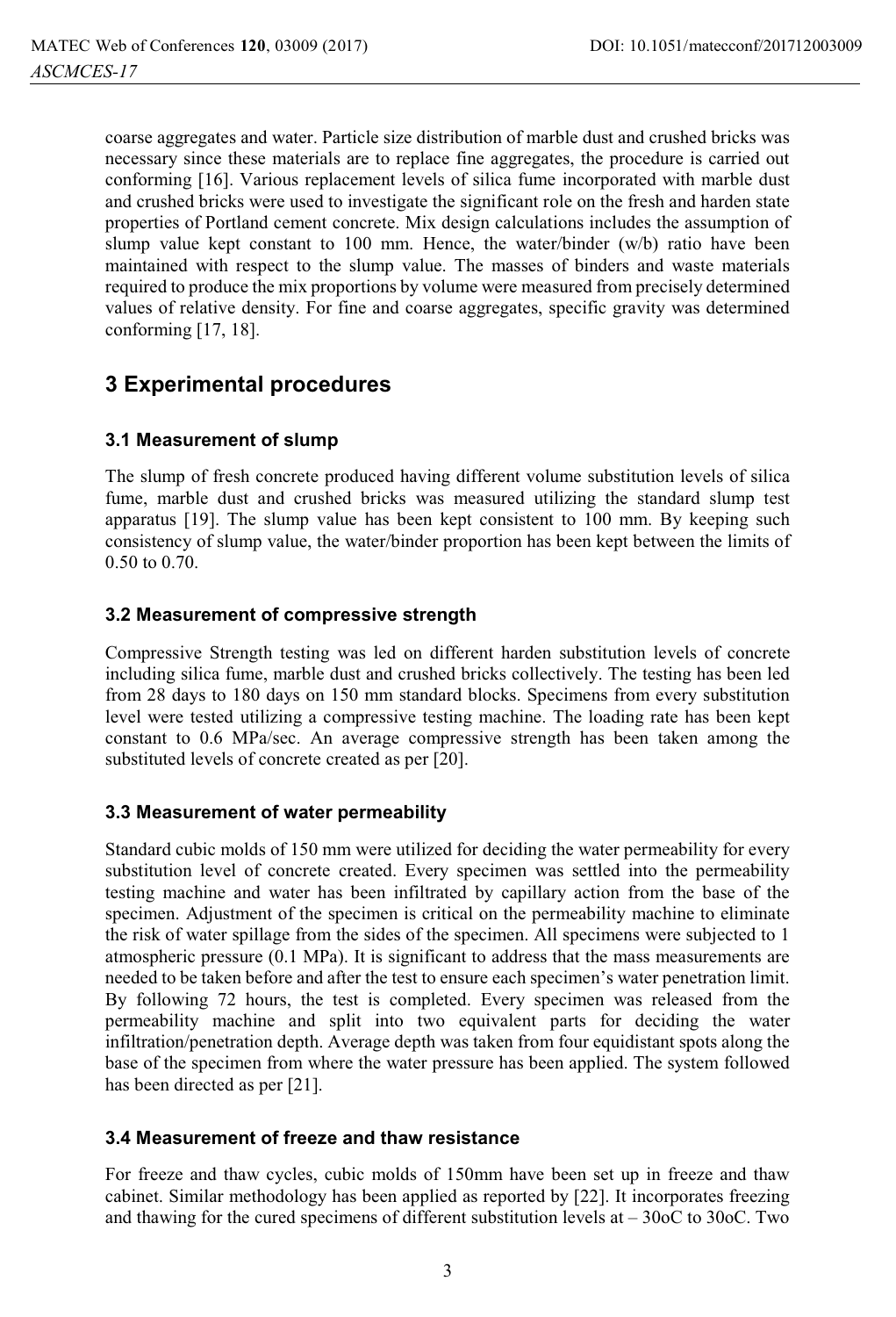cycles have been kept up once a day. For 12 h every day, the specimens have been encountering freezing and thawing consequently when the temperature comes to - 30oC or 30oC. The cycle continues going twice every day for next 180 days. The relative humidity is kept up within the limits from 85% to 95%. It is significant to mention that the surface of the specimens have not been secured during the freezing and thawing, so that the specimen is completely exposed to moisture variations.

## **4 Experimental results**

### **4.1 Effect of waste materials on the water content of concrete**

The effect of waste materials on the water content of concrete is investigated in this section. Crushed bricks and marble dust are used as sand replacement materials whereas silica fume is used as a cement replacement material for concrete. Figure 1 shows the slump (mm) versus the mix proportions of concrete. Water: binder is also shown in Figure 1.



**Fig. 1.** Slump (mm) and water: binder ratios for all the mix proportions of concrete; slump values (mm), ------; water: binder ratio; SF: Silica Fume; CB: Crushed Brick and M: Marble Dust.

It is shown in Figure 1 that the use of silica fume as a cement replacement material resulted in an increase water: binder ratio to achieve the same consistency of control specimen. It is also shown in Figure 1 that the increase in the sand replacement materials such as marble dust and crushed bricks resulted in an increase in water: binder ratio to attain 100 mm of slump value. The increase in the water demand of concrete with increased replacement level of marble dust and crushed bricks are attributed to the finer particle size of the waste materials compared to sand. Finer particle size of waste materials used as a replacement to sand resulted in an increase water demand to attain constant slump value of 100 mm.

### **4.2 Effect of waste materials on the compressive strength of concrete**

Marble dust and crushed bricks are used as sand replacement materials and their replacement levels were 10 and 20%. Silica fume is used as a cement replacement material and replacement level was kept constant to 20%. Figure 2 shows the effect of the use of marble dust on the compressive strength of concrete incorporated with silica fume. The results show that the increase in the replacement level of marble dust resulted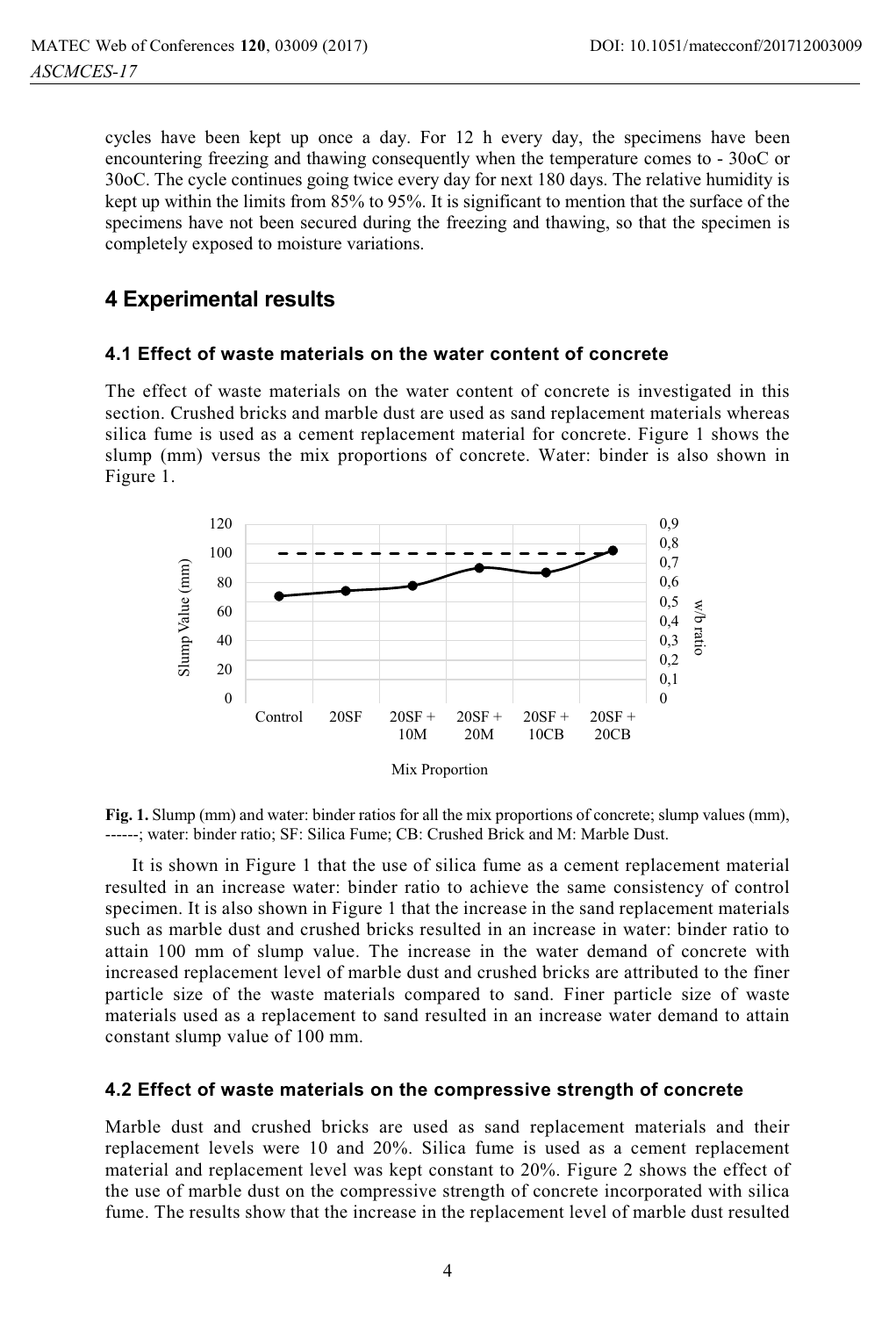in a slight decrease in compressive strength of concrete compared to concrete that incorporated with only silica fume. It must however be noted that each replacement level of marble dust produced higher compressive strength both at 28, 90 and 180 days compared to the concrete control sample.

Influence of the use of crushed bricks on the compressive strength of concrete incorporated with silica fume is shown in Figure 3. It is shown in Figure 3 that the increase replacement level of crushed bricks resulted in a greater decrease in compressive strength of concrete compared to the compressive strength of concrete with replacement levels of marble dust. Although concrete with 10% replacement level of crushed bricks provide higher compressive strength than the concrete control specimen, compressive strength of concrete with 20% replacement level of crushed bricks fall below the compressive strength of control specimen.



**Fig. 2.** Compressive strength of concrete incorporated with silica fume; %20 SF; 20% SF with 10% marble dust; 20% SF with 20% marble dust; concrete control specimen.



**Fig. 3.** Compressive strength of concrete incorporated with silica fume; %20 SF; 20% SF with 10% crushed bricks; 20% SF with 20% crushed bricks; concrete control specimen.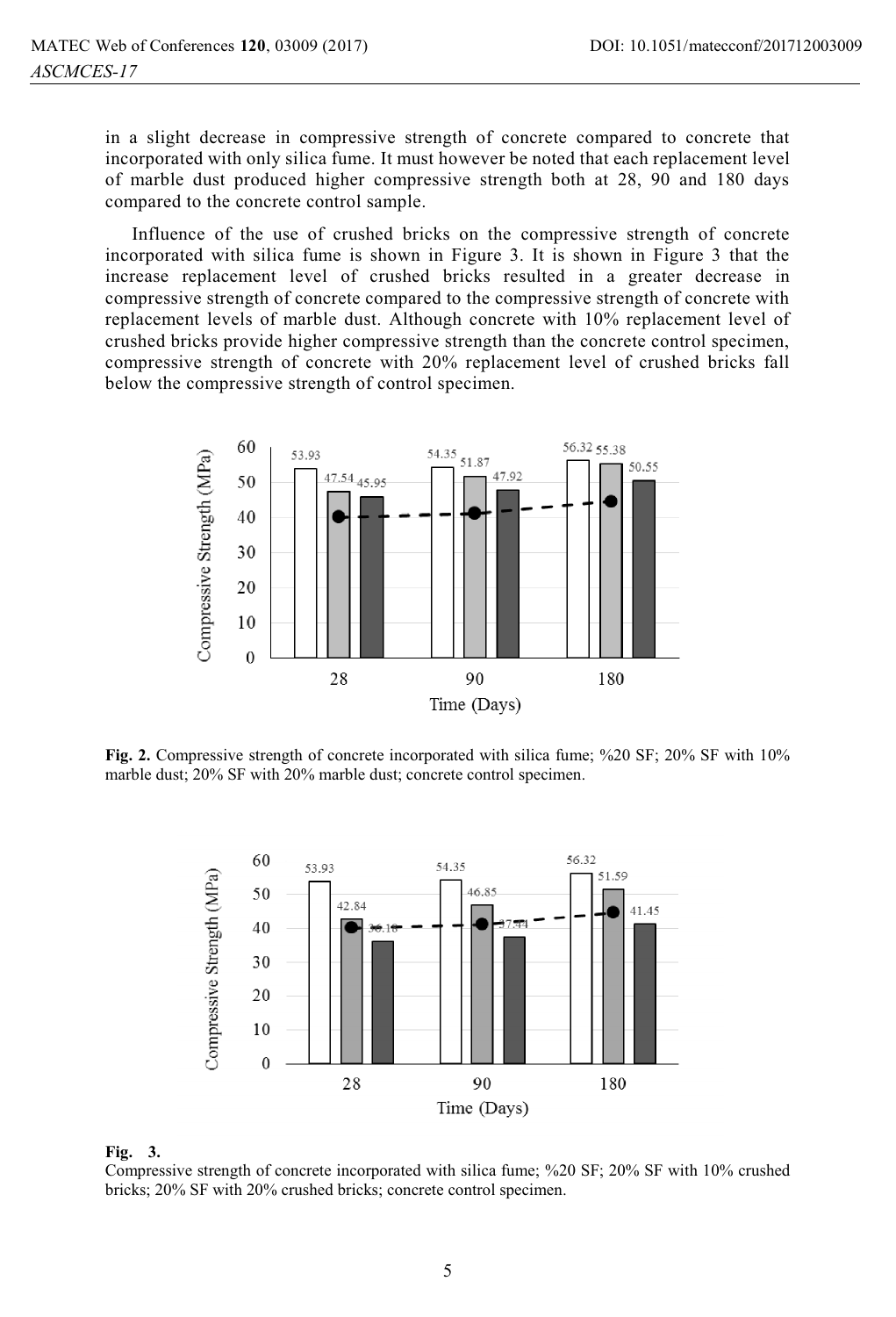#### **4.2 The effect of waste materials on the water permeability of concrete**

The influence of the use of marble dust and crushed bricks as sand replacement material on the water permeability of concrete is studied in this section. Figure 4 show the water penetration depths of concrete specimens prepared using 20% silica fume and 20% silica fume with 20% marble dust and 20% crushed bricks.



**Fig. 4.** Water penetration depth of concrete; %20 SF; 20% SF with 20% marble dust; 20% SF with 20% crushed bricks; concrete control specimen.

It is shown in Figure 4 that the use of 20% silica fume resulted in a great reduction in water penetration depth of concrete at 90 and 180 days. It must also be noted that the use of both 20% marble dust and 20% crushed bricks resulted in a dramatic decrease in the water penetration depth of concrete at  $28<sup>th</sup>$  days however, the water penetration of these samples remained constant at 90 and 180 days. It must be underlined here that both replacement materials resulted in a reduced water penetration of concrete at all test days and therefore enhanced the water permeability of concrete incorporated with silica fume.

### **4.4 The effect of waste materials on the resistance to freeze and thaw of concrete**

The influence of the use of marble dust and crushed bricks as sand replacement material on the freeze and thaw resistance of concrete is studied in this section. Figure 5 shows the compressive strength of silica fume concrete prepared using 10 and 20% replacement level of marble dust that were subjected to freeze and thaw cycles for 28, 90 and 180 days.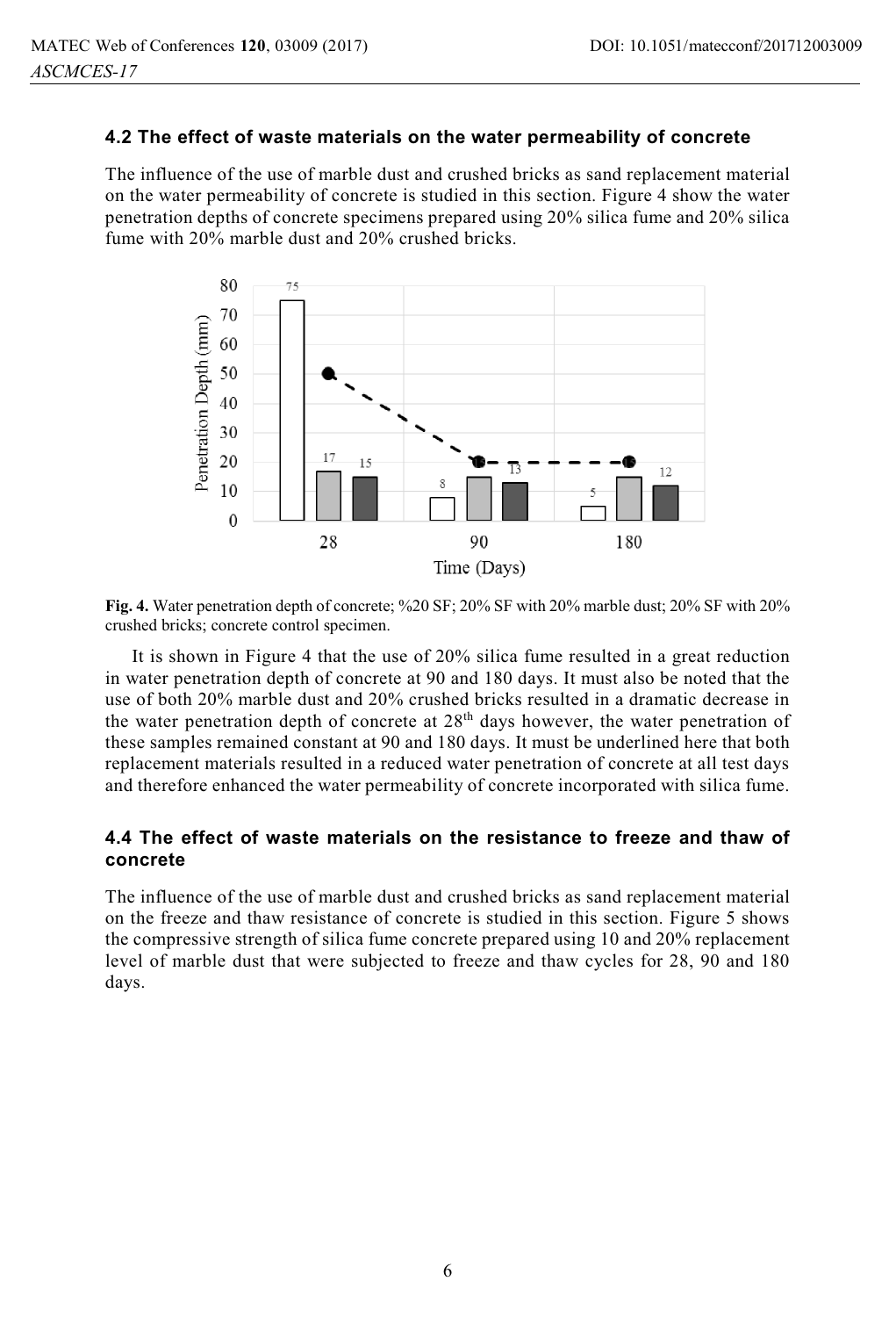

**Fig. 5.** Compressive strength of concrete subjected to freeze and thaw cycles; %20 SF; 20% SF with 10% marble dust; 20% SF with 20% marble dust; concrete control specimen.

The results shown in Figure 5 indicate that the increase replacement levels of marble dust resulted in a decrease in freeze and thaw resistance compared to the concrete incorporated with silica fume only. It must however be underlined that the compressive strength concrete at all replacement levels of marble dust produced higher compressive strength compared to the control specimen at all test days. The results show that the use of marble dust in combination with a pozzolanic replacement material of silica fume enhances the freeze and thaw resistance compared to the control specimen.

Furthermore, Figure 6 shows the compressive strength of silica fume concrete prepared using 10 and 20% replacement level of crushed bricks that were subjected to freeze and thaw cycles for 28, 90 and 180 days.



Fig. 6. Compressive strength of concrete subjected to freeze and thaw cycles; %20 SF; 20% SF with 10% crushed bricks; 20% SF with 20% crushed bricks; concrete control specimen.

It is shown in Figure 6 that the use crushed bricks as a replacement material to sand resulted in a great decrease in the compressive strength compared to compressive strength of concrete incorporated with silica fume only. While the compressive strength of concrete with 10 % crushed bricks were almost equivalent to the compressive strength of control specimen, compressive strength of concrete with 20% replacement level of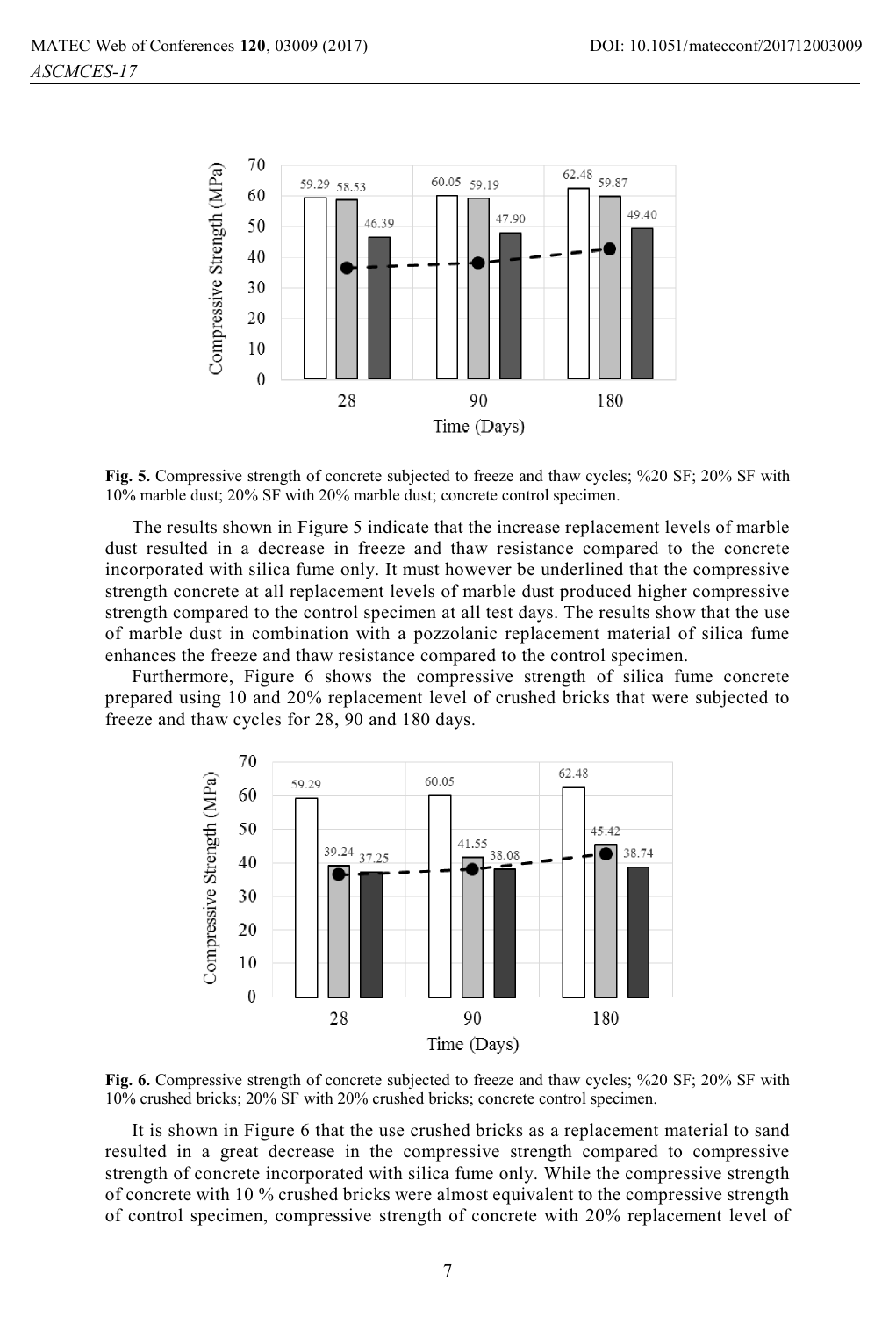crushed bricks were less than that of the control. The results suggest that the use of crushed bricks are less effective in enhancing the freeze and thaw resistance of concrete than the marble dust. In both cases 10% replacement level provided a better resistance to freeze and thaw cycles of concrete.

## **5 Conclusion**

The paper investigates the use of waste materials namely marble dust and crushed bricks on the strength development and durability of concrete. Marble dust and crushed bricks are used as sand replacement materials and 20% silica fume is also used as a cement replacement material for the preparation of concrete specimens. Replacement levels of the waste materials were 10 and 20%. The results indicated that the increase in the waste replacement materials resulted in an increase water: binder ratio to attain the constant slump for concrete. The finer particle size of the waste materials were attributed for the increase in water content in order to attain the consistency of concrete samples constant. It must be noted that the use of both marble dust and crushed bricks enhanced the compressive strength compared to the control concrete. It must also be underlined that compressive strength of concrete incorporated with silica fume is decreased with the increase replacement levels of waste materials. Although the use of waste materials decreased the water penetration depth compared to the control specimen, the better resistance to water permeability is attain in concrete samples that were incorporated with silica fume. The results indicate the use of marble dust enhanced the freeze and thaw resistance compared to the control concrete however, no significant improvement is achieved with the replacement materials of crushed bricks. It must also be noted that the incorporation of silica fume alone, resulted in a greater resistance to freeze and thaw resistance of concrete. Therefore, these waste materials such as marble dust and crushed bricks do provide positive impact by reducing the burden of construction and demolition waste as they can be utilized in concrete manufacturing. Furthermore, the significance of improved mechanical properties and durability characteristics by using these waste materials along with silica fume contributes towards the field of sustainable construction.

Authors would like to thank Mr. Arsen Anc, Director of Izmer Enterprises Ltd. and Mr. Necat from Gürdağ Madencilik Ltd. for material supply of marble dust and crushed bricks necessary for the experimental work of this study.

## **References**

- 1. Vaidya, D., Performance of Marble Waste as Partially Replacement of Sand and Aggregate in Concrete. Imperial Journal of Interdisciplinary Research, **2**(7) (2016)
- 2. Bektas, F., Wang, K. and Ceylan, H., Effects of crushed clay brick aggregate on mortar durability. Construction and Building Materials, **23**(5), 1909-1914 (2009)
- 3. Behnood, A. and Ziari, H., Effects of silica fume addition and water to cement ratio on the properties of high-strength concrete after exposure to high temperatures. Cement and Concrete Composites, **30**(2), 106-112 (2008)
- 4. Topcu, I.B., Bilir, T. and Uygunoğlu, T., Effect of waste marble dust content as filler on properties of self-compacting concrete. Construction and Building Materials, **23**(5), 1947-1953 (2009)
- 5. Ye, G., Liu, X., De Schutter, G., Poppe, A.M. and Taerwe, L., Influence of limestone powder used as filler in SCC on hydration and microstructure of cement pastes. Cement and Concrete Composites, **29**(2), 94-102 (2007)